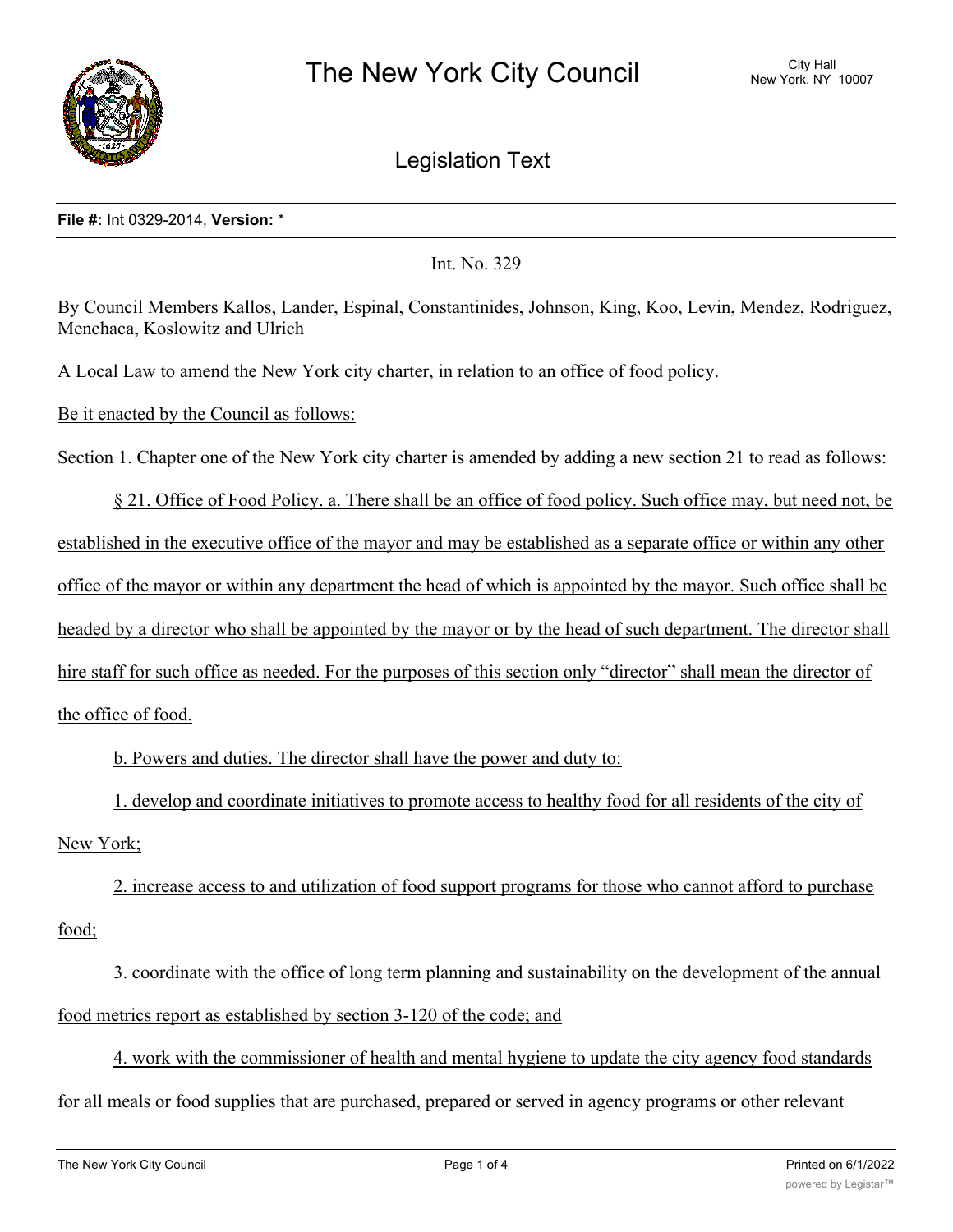#### **File #:** Int 0329-2014, **Version:** \*

settings.

c. New York city food analysis. No later than June 1 2015, and annually thereafter, the director shall prepare and submit a report to the mayor and the speaker on the food systems in the city. Such report shall be posted online. Such report shall include, at a minimum:

1. an analysis of the food system in the city, including the identification of areas that need improvement or expansion, and recommendations for city action including timelines for implementation;

2. a discussion of the following issues including, but not limited to: hunger and food insecurity; nutritional well-being and food health; the prevention of food and diet-related illnesses; food waste; energy use, climate and environmental impact; infrastructure related to the production, processing, and distribution of food and food products; food procurement; the regional food shed; and the economic vitality and sustainability of the food industry and related workers.

d. There shall be a food policy council to make recommendations on food policies and to advise the director and mayoral agencies on issues that affect food policies in the city.

1. Such food policy council shall consist of seventeen members as follows:

i. Three members shall be appointed by the mayor, provided that members shall have expertise in one or more of the following areas: architecture and design; community gardening; environmental sustainability and natural resource conservation; food retail including farmers' markets, large scale and small scale; food wholesale; land use and planning; regional and urban agriculture; and waste management.

ii. Three members shall be appointed by the speaker, provided that members shall have expertise in one or more of the following areas: academia; consumer advocacy; anti-hunger and food insecurity; economic development; emergency food; the faith community; food and nutrition education; nutrition; philanthropy; public health; and school food.

iii. Each borough president shall appoint one member from each of the five boroughs, provided that the members shall have expertise in one or more of the following areas: finance; food business development; food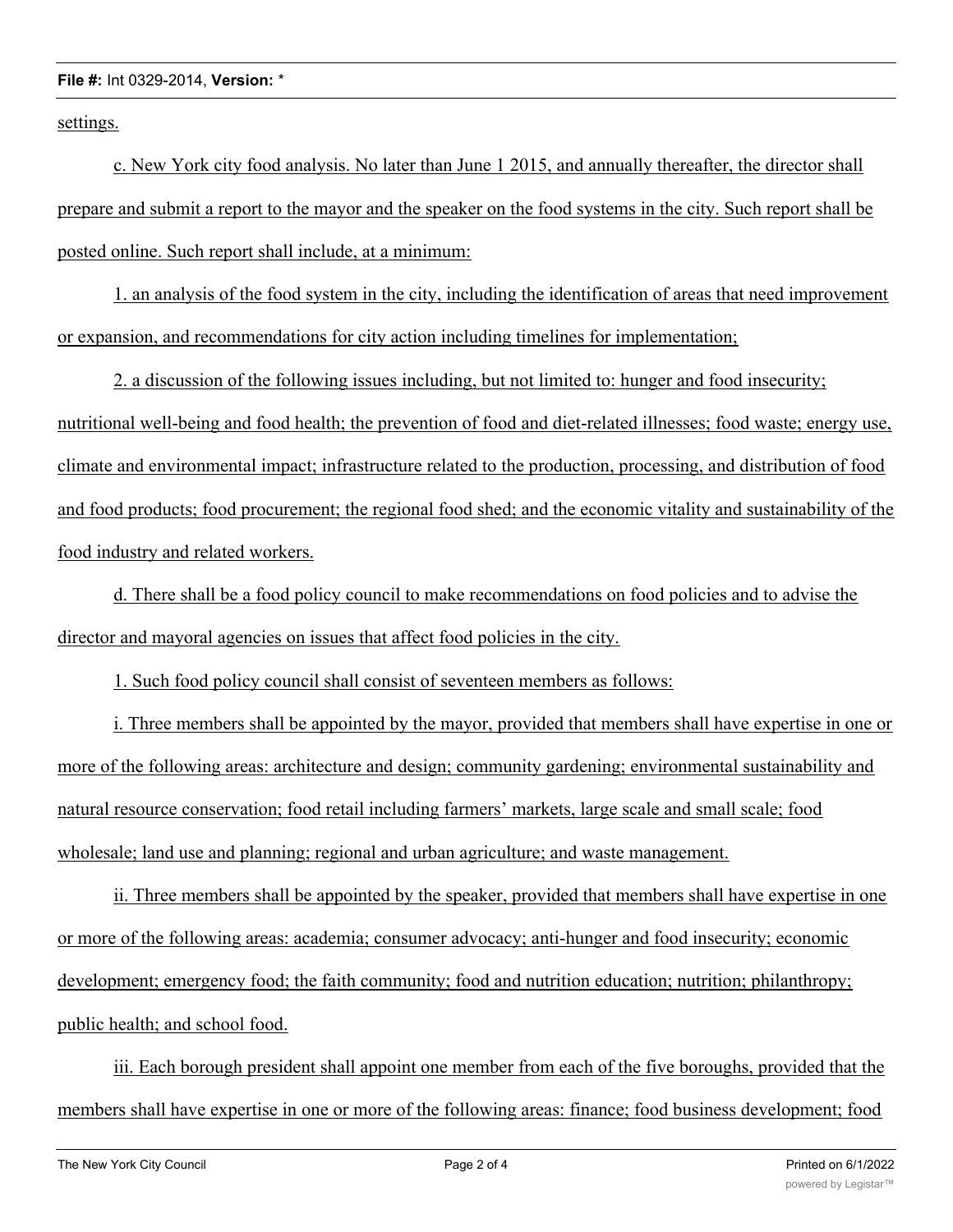## **File #:** Int 0329-2014, **Version:** \*

chain labor including unions and workers' centers; food distribution including food co-ops, community supported agriculture, and large scale distribution; food justice and community organizers; food marketing; food processing and manufacturing; mobile food vending; private institutions including schools, hospitals and colleges; and restaurants.

iv. One member shall be appointed by the public advocate.

v. Upon the completion of all other appointments, the food policy council shall appoint five additional members by a majority vote.

vi. The mayor shall select the chairperson of the food policy council from among its members.

2. Each member shall serve for a term of three years to commence after the final member of the food policy council is appointed. Any vacancies in the membership of the food policy council shall be filled in the same manner as the original appointment. A person filling such vacancy shall serve for the unexpired portion of the term of the succeeded member.

3. No member of the food policy council shall be removed except for cause and upon notice and hearing by the appropriate appointing official or by a majority vote of the food policy council for such members appointed by the food policy council.

4. The food policy council shall meet at least quarterly and hold at least one public hearing at the citywide level and one public hearing in each borough annually. Meeting dates, times, and agendas for such hearings shall be posted online prior to such hearings. The food policy council shall convene information sessions that are open to the public as needed.

5. Membership on food policy council shall not constitute the holding of a public office, and members of such food policy council shall not be required to take and file oaths of office before serving. All members shall serve without compensation.

6. The food policy council shall:

i. in conjunction with the director, assist in the creation, development and continued evaluation of the